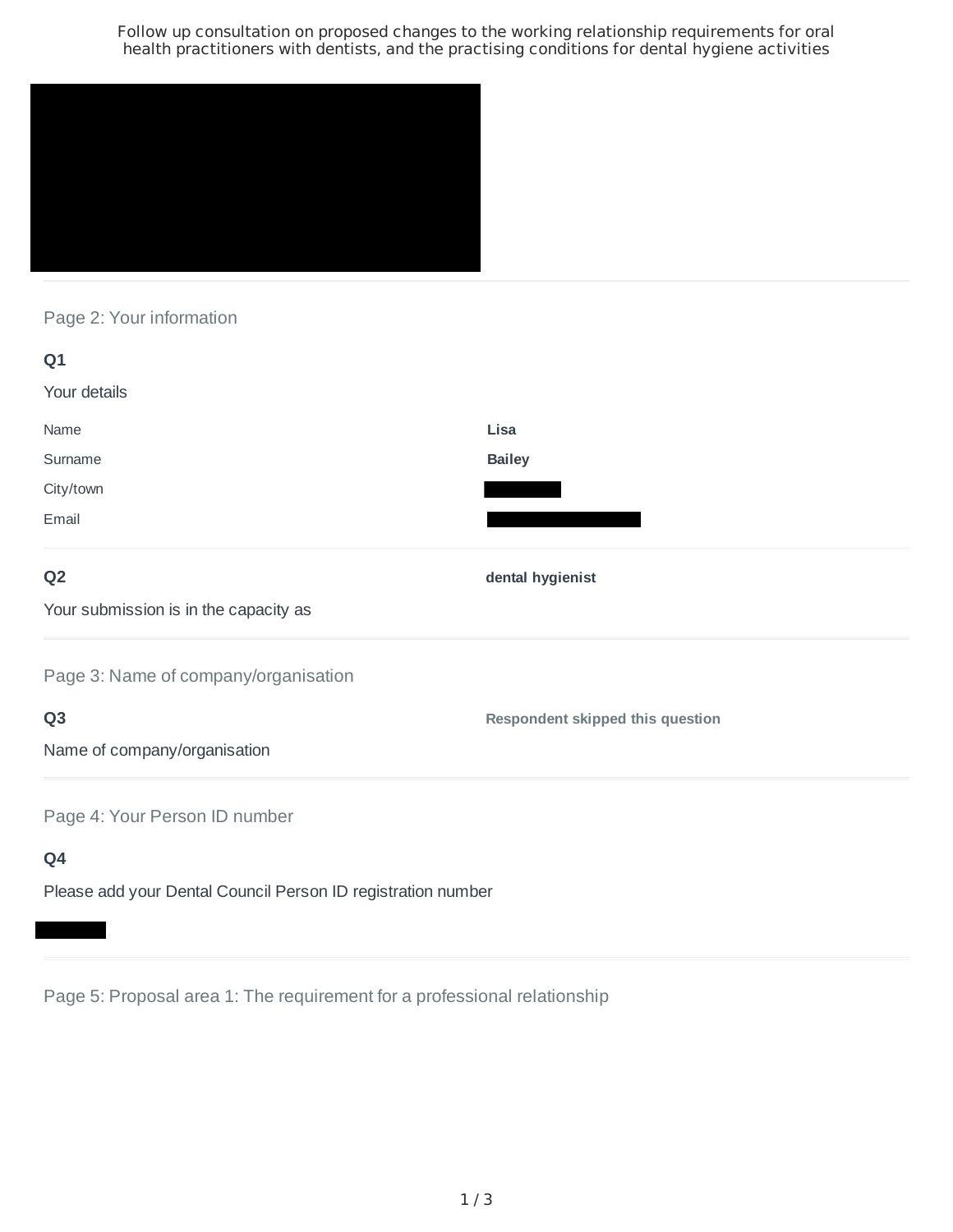Follow up consultation on proposed changes to the working relationship requirements for oral health practitioners with dentists, and the practising conditions for dental hygiene activities

## **Q5**

**Agree**

Do you agree/disagree with the proposal to remove the mandated requirement for a professional relationship (dental therapy), working relationship (dental hygiene, orthodontic auxiliary practice), and a consultative professional relationship (oral health therapy) from the respective scopes of practice. Please detail why.

## **Q6**

Please provide comments to support your response.

A relationship will still exist as members of the team. Training is same for DH regards LA. CPR updates all followed by DH so no need to restrict.

There is no reason to see DH differently. Everyone works within their scope

Page 6: Proposal area 1: The requirement for a professional relationship

## **Q7**

#### **Agree**

Do you agree/disagree to remove references to working/professional/consultative professional relationships from the dental therapy, dental hygiene, orthodontic auxiliary practice, oral health therapy, dental technology and clinical dental technology scopes of practice? (as detailed in Appendices  $A - F$ ). Please detail why.

#### **Q8**

Please provide comments to support your response.

This relationship will continue without the need for formality

Page 8: Proposal area 2: Practising conditions for dental hygiene activities

## **Q9**

#### **Agree**

Do you agree/disagree with the removal of the requirement for direct clinical supervision for administration of local anaesthetic and prescription preventive agents? Please detail why.

#### **Q10**

Please provide comments to support your response.

A DH completes training to safely deliver required care. No need for direct supervision.